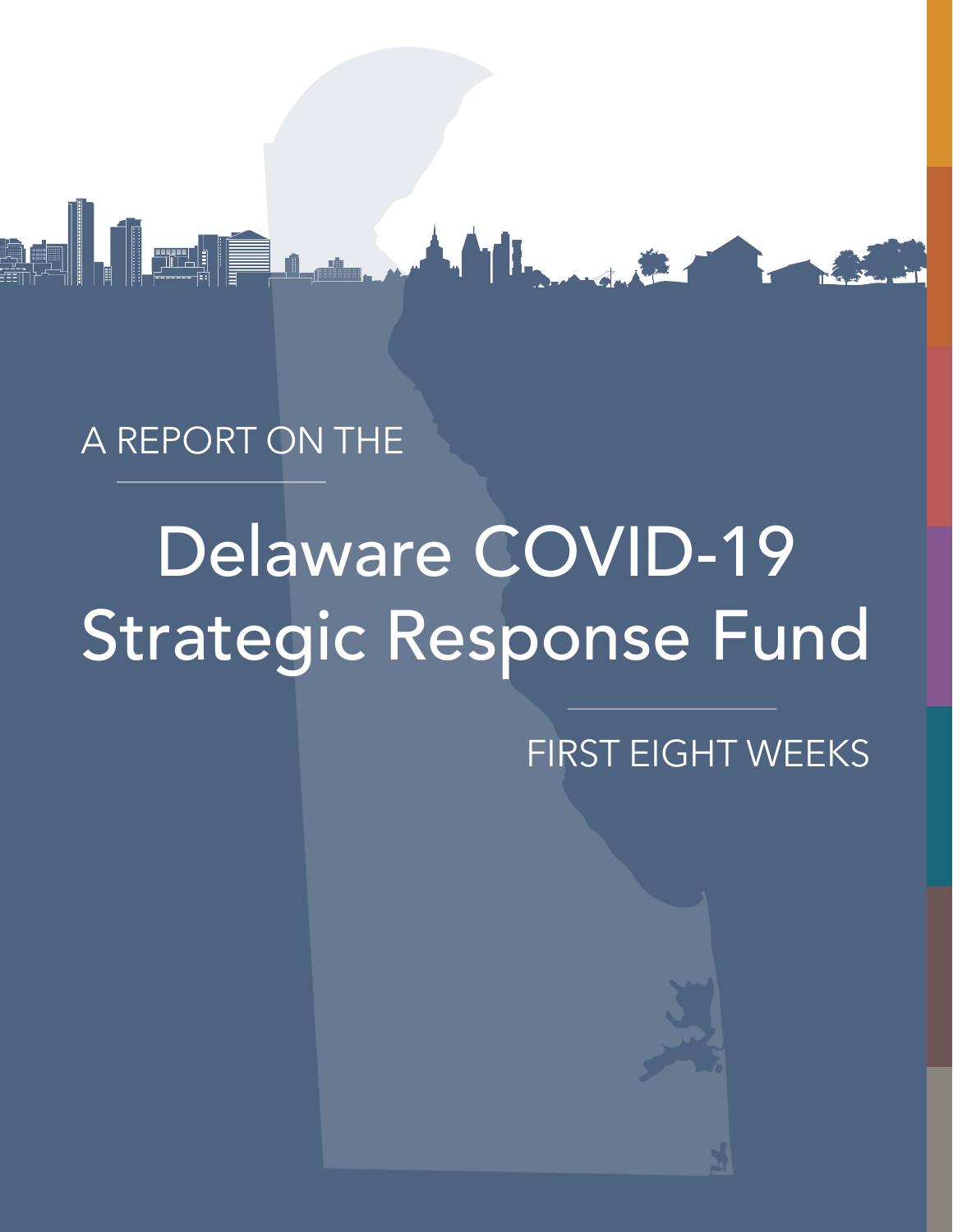#### **OUR FRIENDS,**

There are moments of tragedy seared on the American consciousness.

Pearl Harbor. The Kennedy Assassination. The Challenger Explosion. 9/11. Moments that brought us together in mourning. Moments that tested our resolve as a nation.

These are also the moments when our community shines.

We are living inside one of those moments – a national emergency, a generational tragedy, unfolding day-to-day as if in slow motion. The COVID-19 pandemic has taken more than 110,000 American lives — 410 in Delaware alone as of June 9 — and radically altered our way of life, resulting in record unemployment, families living in isolation, schools closed, business shuttered, support systems inaccessible.

Our resolve is once again tested. And our community is responding.

In partnership with generous people throughout our state, the philanthropic community of Delaware has united to direct resources to where they are needed most.

Just two weeks after Governor Carney declared a state of emergency, the first grants of the Delaware COVID-19 Strategic Response Fund were feeding hungry children and seniors, providing childcare for essential workers, housing the most vulnerable members of our community, and delivering counseling and telehealth services for families in need.

#### **And that was only the beginning.**

In the next few pages, we will offer a glimpse of the multifaceted ways you have helped Delawareans in every corner of the state over the first eight weeks of this emergency, between March 27 and May 22. This pandemic has touched every aspect of our lives. Our response has been and must continue to be just as diverse.

Thanks to your continued support, our community will continue to create new opportunities to grow, to thrive, and to be with each other once again when this crisis has lifted. We look forward to seeing you then.

**STUART COMSTOCK-GAY** President & CEO Delaware Community Foundation



**CYNTHIA PRITCHARD** President & CEO Philanthropy Delaware

The Delaware COVID-19 Strategic Response Fund, a partnership of the DCF and Philanthropy Delaware, was established to address the emerging and evolving needs of the community during the crisis. Between March 27 and May 22, the fund awarded weekly grants totaling more than \$2.3 million to 94 nonprofit organizations.

**343,738** 

meals served

**23,190** families receiving aid

**14,945** people receiving housing assistance

**18,052** people receiving counseling services **6,515** people receiving direct healthcare services

**7,691** children assisted

**685** homeless individuals given emergency shelter

#### **81**

nonprofits supported with operational funding



**FUNDING TARGETS**

**26%** Housing **21%** Food & Supplies

**17%** Case Management **15%**

Health Services

**8%** Mental Health

**7%** Arts & Humanities

**3%** Community Outreach **2% Education** 

#### **BY COUNTY**

**38%** New Castle County **31% Statewide 19%** Sussex County

**12%** Kent County

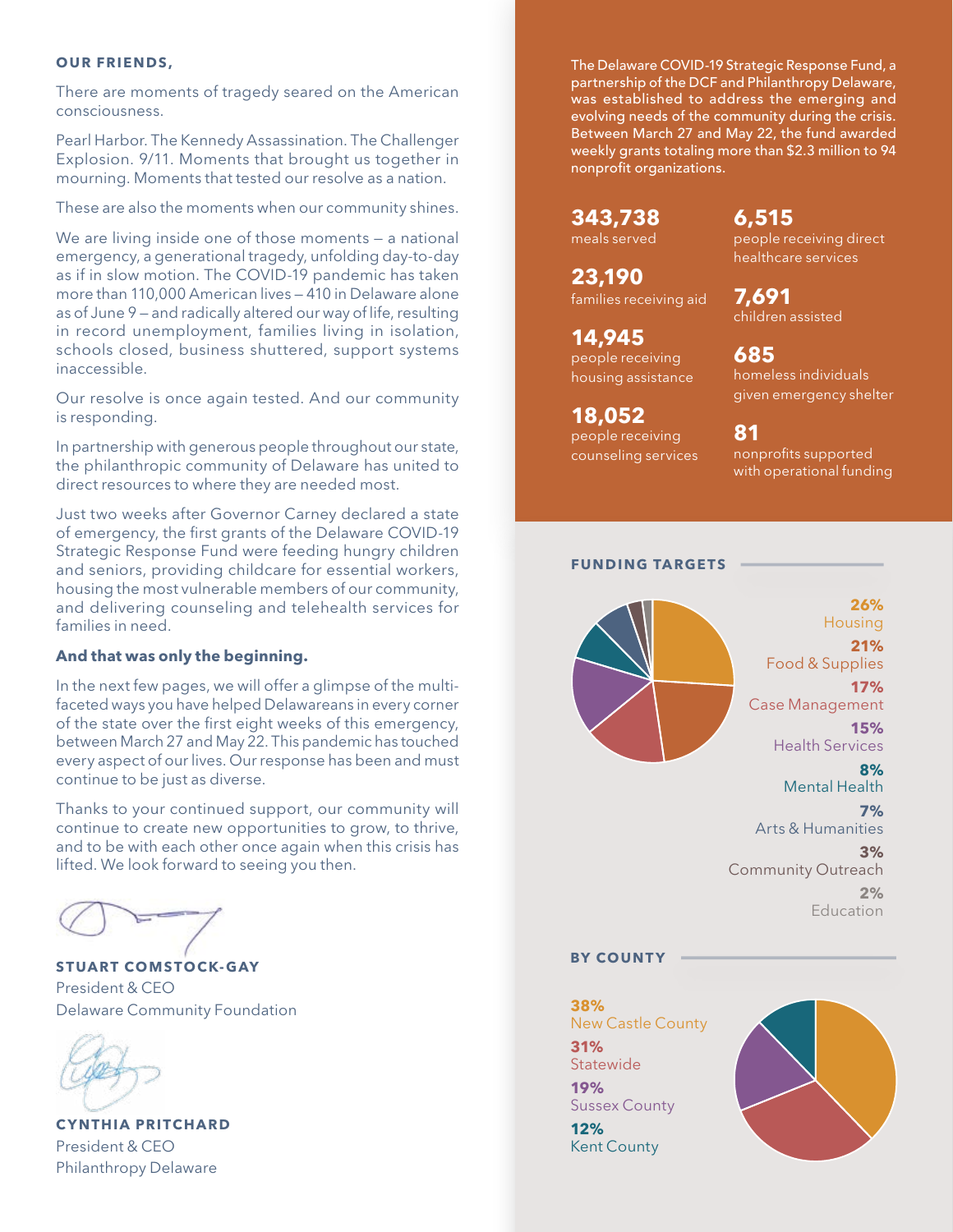## **Housing and Food**



### **YMCA**

**GRANT**: \$50,000 **PURPOSE**: Feed families in need

One of dozens of agencies to receive Strategic Response Fund grants for emergency food distribution, the YMCA handed out food from the Central YMCA, Bear-Glasgow YMCA, Sussex YMCA, Middletown YMCA, Western Family YMCA, Brandywine YMCA and Dover YMCA. "One family has come to every one of our distribution events, both for non-perishable food boxes and the child backpack program," said Angie Riley, YMCA business manager. "They are a family of six. The father is the caregiver of his wife, who has been battling breast cancer for several years. They are truly grateful."

### **Love INC of Mid-Delmarva**

**GRANT**: \$50,000 **PURPOSE**: Provide emergency shelter for the at-risk homeless population

Love INC of Mid-Delmarva, one of several organizations funded to provide housing during the pandemic, reactivated Code Purple Sussex County to provide emergency shelter for homeless men and women with underlying health issues during the pandemic. Case managers visit residents every day, bringing meals, performing health check-ups, and providing some socially distanced company. They've also helped find temporary housing for poultry workers who tested positive but were unable to safely isolate at home.





### **Modern Maturity**

**GRANT**: \$100,000 **PURPOSE**: Deliver meals to seniors

Strategic Response Fund grants are helping the Modern Maturity Center and numerous other senior centers ensure that older Delawareans have healthy meals. Modern Maturity volunteers received a timely assist from Delaware National Guard soldiers during an emergency food distribution event on May 13, when 20 active duty soldiers delivered hundreds of food boxes to Meals on Wheels clients, in addition to the 1,500 meals volunteers deliver around Kent County every day.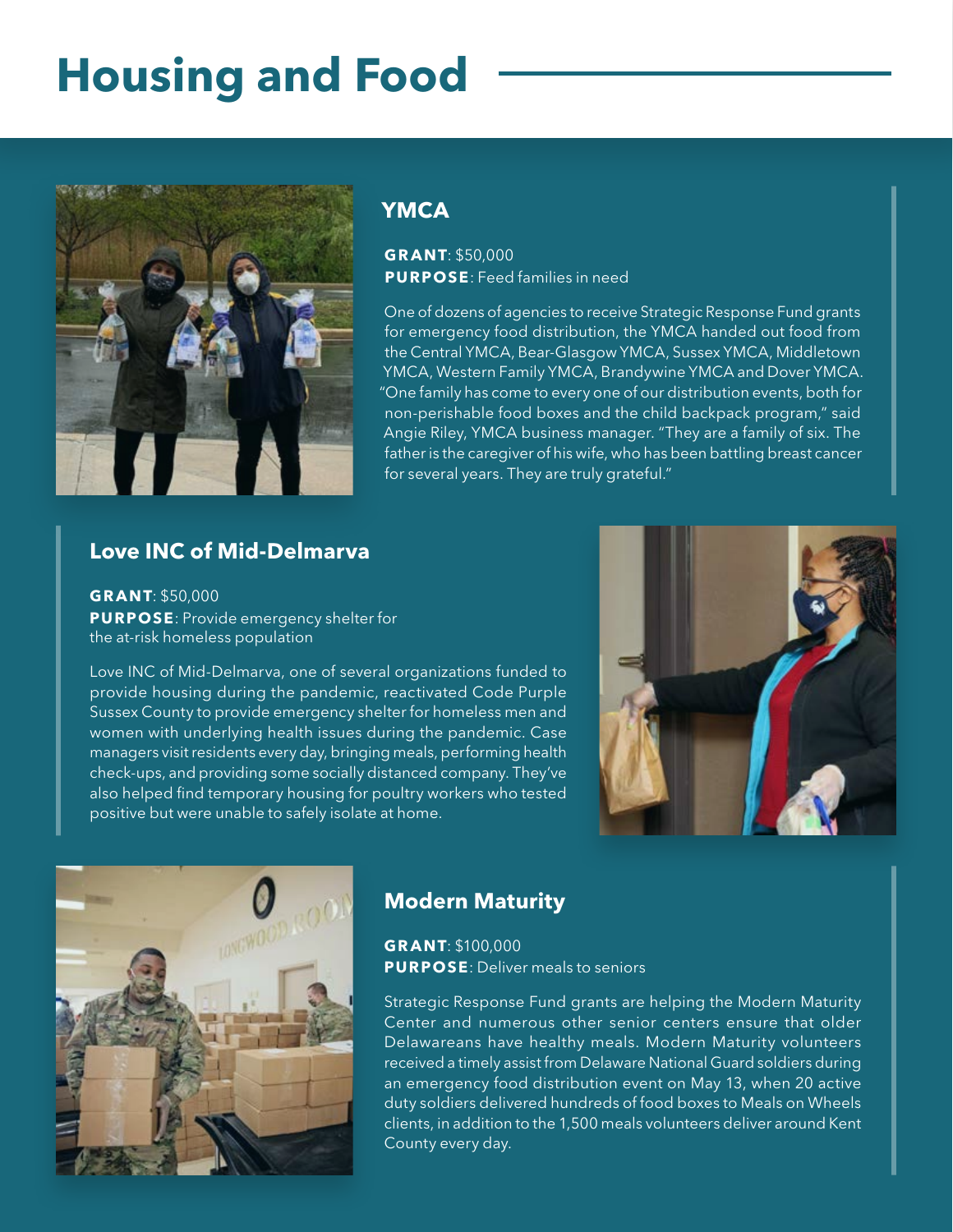## **Health Care and Emergency Aid**

### **Survivors of Abuse in Recovery, Inc. (SOAR)**

#### **GRANT**: \$33,325 **PURPOSE**: Support victims of sexual trauma

Shifting to telehealth created significant challenges and expenses for nonprofit healthcare providers. Many survivors of sexual abuse and assault found therapy programs halted or postponed at the start of the pandemic. With a grant from the Strategic Response Fund, SOAR acquired computers and software for staff members and clients statewide, and their work continues.





### **Westside Family Healthcare**

**PURPOSE**: \$50,000 **MISSION**: Care for prenatal and chronically ill patients

Westside Family Healthcare in Wilmington made immediate improvements to its newly launched telehealth program, helping to handle what could be hundreds of calls a day. "We must continue keeping vulnerable populations healthy, and we have to keep those people with non-life-threatening illnesses out of hospitals," said President/CEO Lolita A. Lopez. "This all has to be done while making sure our health care professionals, those on the front lines of this outbreak, can do their life-saving work safely and return home to their families."

### **Stop the Violence Prayer Chain**

### **PURPOSE**: \$2,500 **MISSION**: Provide children in Wilmington with food and supplies

"I just left New Castle, and dropped food off for three families out there. We dropped off diapers and milk and sandwiches," said founder Margaret Guy. "They're in need, because schools are closed. They have a hard time finding food. So we just do this every day, to try to help these families that we can."

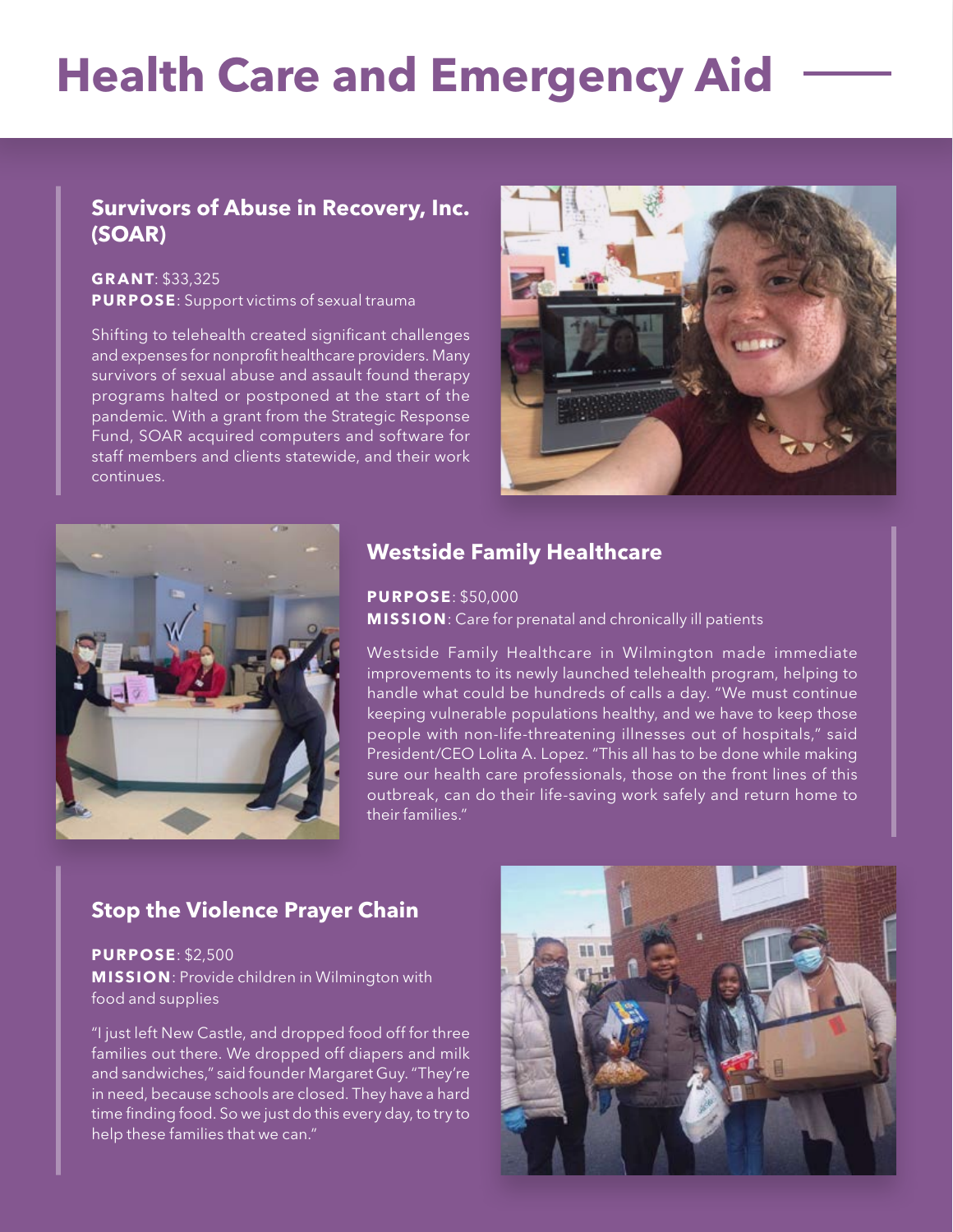## **Nonprofits and Veterans**



### **Blood Bank of Delmarva**

**GRANT**: \$20,000

**PURPOSE**: Learn more about the asymptomatic spread of the SARS-CoV-2 virus in Delaware

The Blood Bank of Delmarva collects convalescent plasma units from people who have recovered from COVID-19, and provides them to hospital customers for transfusion to critically ill COVID-19 patients and to clinical trials. With support from the Strategic Response Fund, pre-clinical trials began on May 15 and will continue through the summer.

### **Delaware Shakespeare**

**GRANT**: \$7,500 **PURPOSE**: Keep the arts performing online

Many theaters closed in the first days of the emergency shut down, but Delaware Shakespeare was one that continued finding ways to perform online, paying professional actors to perform sonnets from their living rooms and organizing dozens of state leaders, community members and essential workers to participate in a virtual Shakespeare Day, streamed free online. The Strategic Response Fund supports several arts and cultural organizations that add to quality of life and play a critical role in our economy.





### **Warriors Helping Warriors**

**GRANT**: \$10,00 **PURPOSE**: Provide case management to veterans

The Brian Conley Veterans Resiliency Center in Middletown celebrated its first anniversary in the middle of the COVID-19 pandemic. In that year, 32 homeless veterans found shelter at the center. As other funding streams dried up, the Strategic Response Fund helped Warriors Helping Warriors continue to serve Delaware veterans in need.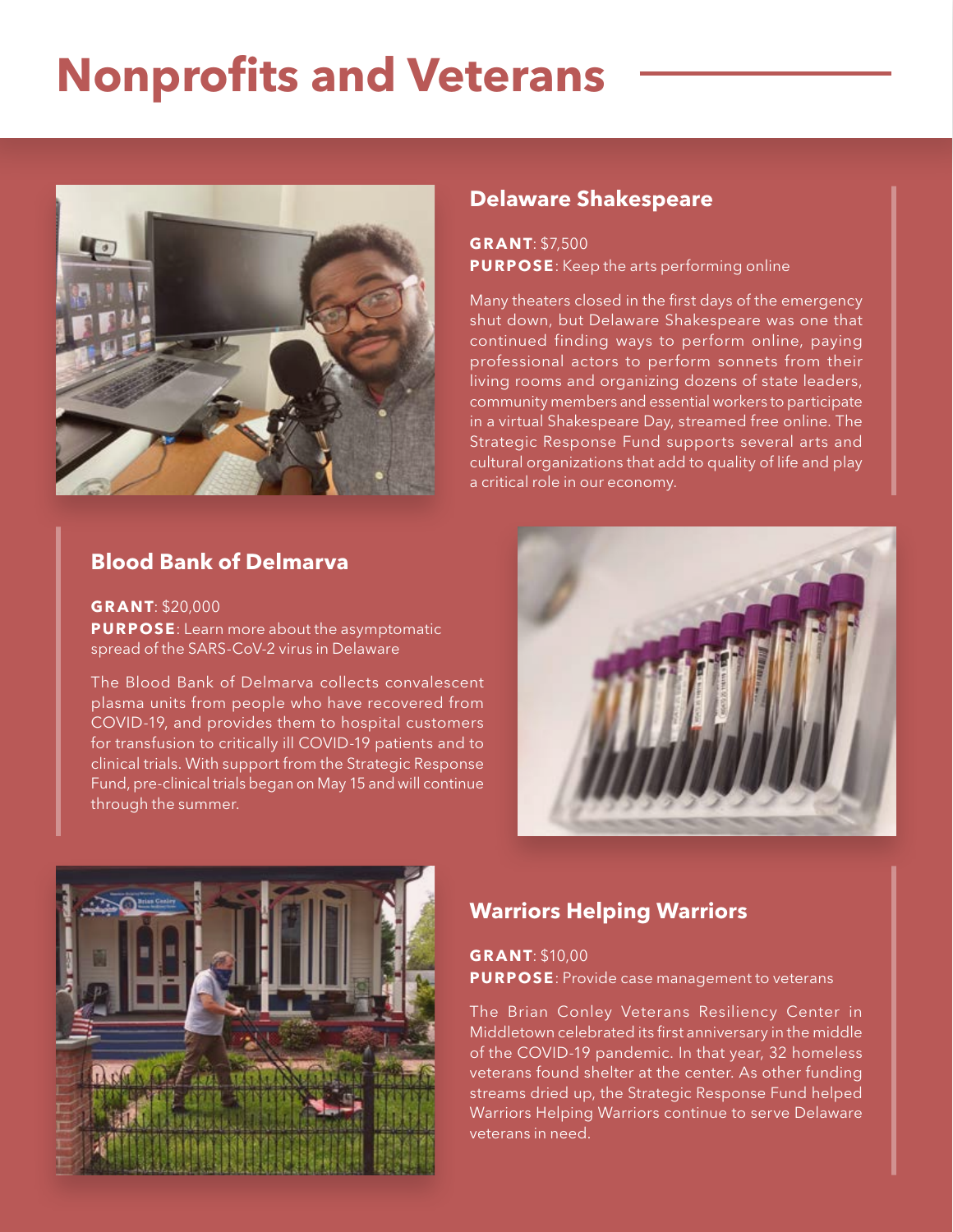## **Children and Seniors**

### **Choir School of Delaware**

#### **GRANT**: \$37,500

**PURPOSE**: Go virtual with after-school tutoring and summer programs

Volunteer tutors and mentors are now using virtual tools to ensure choristers in Wilmington have access to academic support and music education, while the school's intergenerational choir is able to keep singing together every week. With support from the Strategic Response Fund, the Choir School will continue serving at-risk students with STEAM-focused programming through the summer.





### **Easterseals Delaware & Maryland's Eastern Shore**

**GRANT**: \$59,000

**PURPOSE**: Provide therapy remotely and purchase thermal scanners for locations statewide

As the pandemic keeps people home, therapists at Easterseals turned to teletherapy while working with their young patients statewide. "I can't speak highly enough about the Easterseals team," said one mom. "I like teletherapy because I feel like the therapist is instructing me. It helps me understand more about what they are working on together."

### **Ingleside Homes**

**GRANT**: \$79,000 **PURPOSE**: Protect seniors in long-term care

All facilities are closed to visitors. Costly single-serving meals are delivered to residents in their apartments. Through rigorous sanitizing, temperature monitoring, the use of protective personal equipment, and a totally revamped cafeteria operation, Ingleside is protecting its 350 seniors and 151 employees from COVID-19.

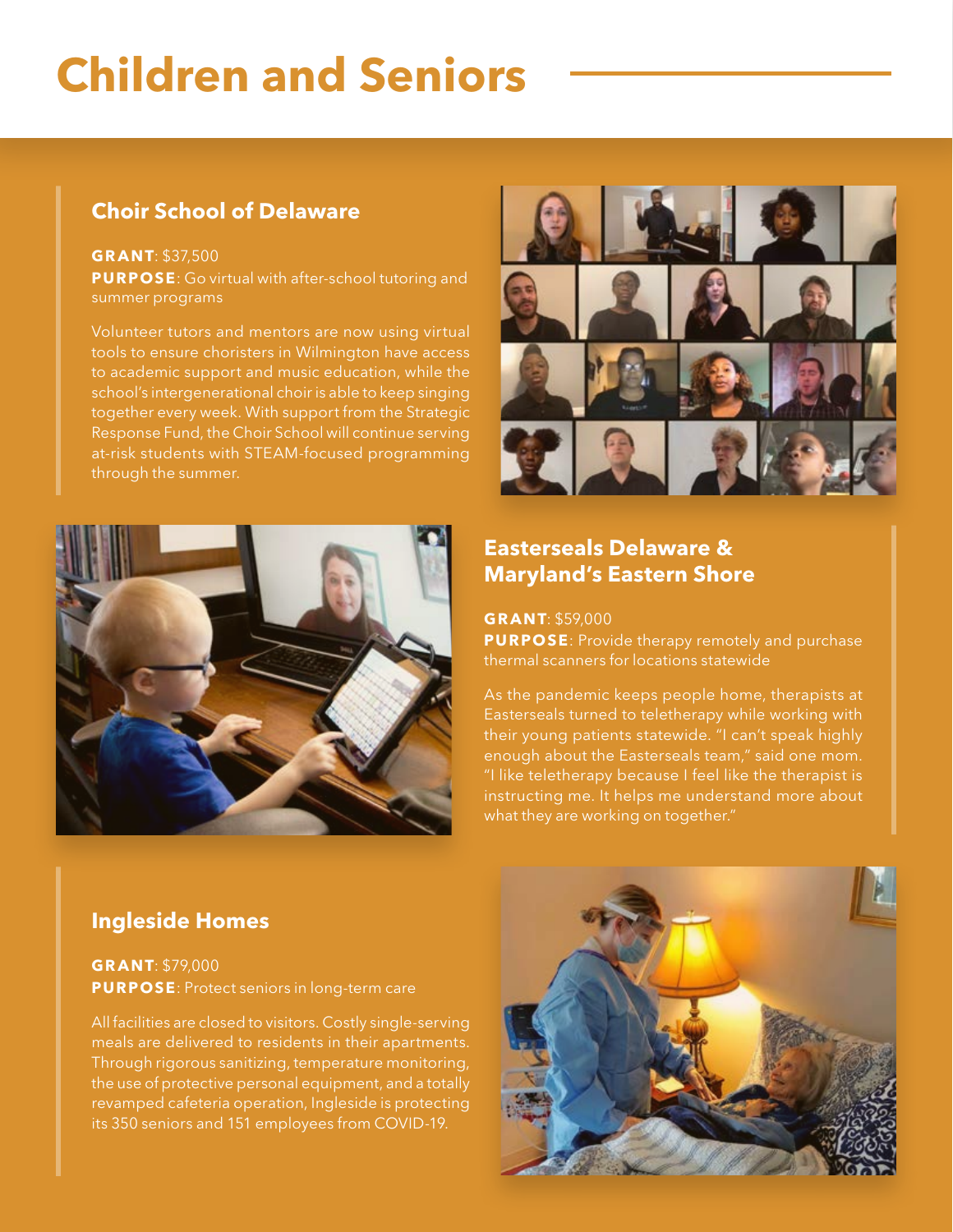## **COVID-19 Strategic Response Fund Grantees**

During its initial eight weeks, the Delaware COVID-19 Strategic Response Fund awarded \$2.3 million to 94 nonprofit organizations providing services to communities throughout the state.

## **WEEK 1**

**Modern Maturity** – \$50,000 to deliver additional meals to seniors at their homes.

**Brandywine Counseling** – \$25,000 to meet increased demand for recovery services.

**Family Counseling of St. Paul** – \$22,000 to meet increased demand for family counseling services.

**Westside Family Healthcare** – \$50,000 for telehealth equipment to provide care for prenatal and chronically ill patients.

**Easterseals of Delaware & Maryland's Eastern Shore** – \$29,000 for telehealth equipment to provide child intervention services.

**YMCA** – \$50,000 for childcare for essential workers statewide.

**CHILD, Inc** – \$36,000 to provide housing for battered women and their children, meeting increased demand because of social distancing requirements.

**CHEER** – \$38,000 delivering additional meals to seniors at their homes.

Housing vouchers for the homeless – \$50,000

- **Friendship House for New Castle County** \$30,000
- **Community Resource Center for Sussex County** \$10,000
- **Code Purple for Kent County** \$10,000

## **WEEK 2**

**First State Community Action Agency** – \$40,000 to provide for basic needs of low-income families statewide.

**Colonial Chapter of the Paralyzed Veterans of America** – \$5,000 to provide supplies for veterans with spinal cord injuries statewide.

**Green Beret Project** – \$10,000 to support at-risk youth and their families in Kent County.

**Ingleside Homes** – \$49,000 to pay for personal protective equipment, as well as staff and supplies for additional cleaning and individual meal delivery to residents.

**Jewish Family Services** - \$30,000 to provide remote counseling and support services statewide.

**La Esperanza** – \$18,000 for technology upgrades to better provide emergency services to the Latino community in Sussex County.

**Little Sisters of the Poor** - \$40,000 to fund personal protective equipment, cleaning and additional staff to control the virus and care for residents of the Newark facility. **Milton Community Food Pantry** – \$1,000 to provide emergency food to families in Milton and surrounding communities.

**Nanticoke Senior Center** – \$32,000 to purchase, package and deliver food to seniors in the Seaford area.

**Project New Start** – \$25,000 to provide remote case management to individual reentering the community after incarceration statewide.

**Planned Parenthood of Delaware** – \$40,000 to fund personal protective equipment and staffing to provide reproductive health services statewide.

**TRIAD Addiction Recovery Services** – \$25,000 to provide remote counseling to individuals in recovery in greater Wilmington.

**YWCA** – \$35,000 to provide isolation for infected families at its Home-Life Management Center in Wilmington and provide remote counseling for survivors of sexual abuse and domestic violence.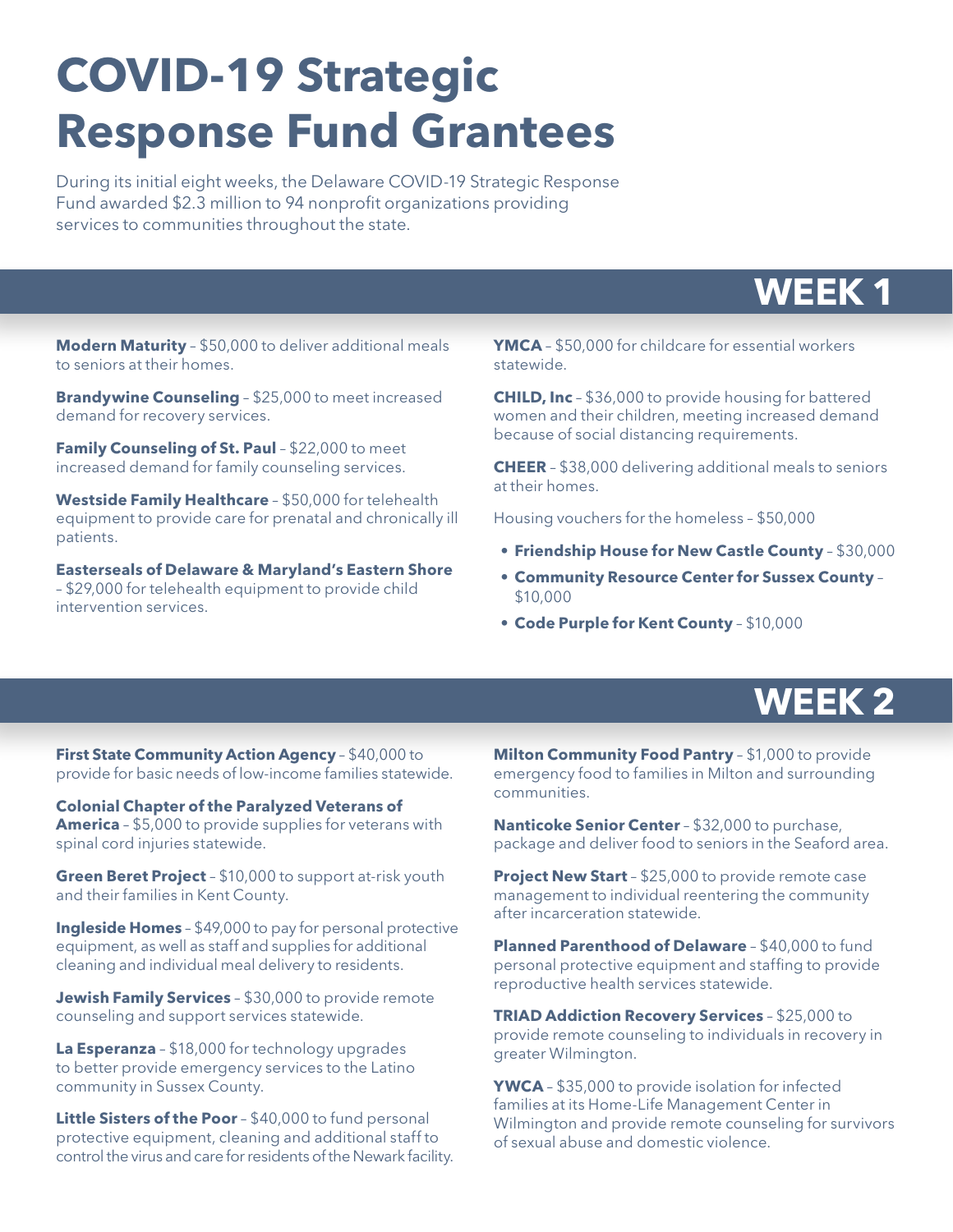### **WEEK 3**

**Catholic Charities – Diocese of Wilmington** – \$25,000 to provide case management for families affected by COVID-19 statewide.

**Community Legal Aid Society, Inc**. – \$10,000 for secure technology to continue serving clients statewide while working remotely.

**Delaware First Media/Delaware Public Media** – \$12,500 to address increased demand for statewide news coverage of the pandemic.

**Habitat for Humanity of New Castle County** – \$50,000 to complete two homes currently under construction and provide additional case management.

**House of Pride** – \$9,000 to operate low-income housing in Dover.

**Love INC of Mid-Delmarva** – \$50,000 to provide shelter for the homeless in Western Sussex County.

**Modern Maturity Center** – \$50,000 to deliver meals and grocery shop for seniors in Kent County who can no longer participate in congregate meals because of COVID-19.

**Rosa Health Center, Inc**. – \$3,000 for technology and personal protective equipment to provide medical care for people in Sussex County.

**Stop the Violence Prayer Chain** - \$2,500 to help volunteers provide children in Wilmington with food and supplies.

**Sussex Community Housing Services**, Inc. – \$15,000 to provide shelter for the homeless in Sussex County.

**Warriors Helping Warriors** – \$10,000 to provide case management to veterans in greater Middletown.

**West End Neighborhood House, Inc**. – \$50,000 to provide food and housing assistance to families in Wilmington.

### **WEEK 4**

**A Wave of Healthy Meals** – \$2,000 to provide meals for medically fragile individuals in Sussex County.

**Choir School of Delaware** – \$17,500 to provide virtual after-school tutoring to students in Wilmington.

**Children & Families First** – \$20,000 for technology to continue providing telehealth and state-mandated monitoring.

**ContactLifeline** – \$7,000 to increase staffing to meet increasing demand for the statewide crisis intervention hotline.

**Delaware Breast Cancer Coalition** – \$15,000 to support social platforms and communications tools to provide survivors with mental health services.

**Delaware Center for Justice** – \$25,000 to serve individuals statewide re-entering the community after incarceration.

**Delmarva Adult & Teen Challenge Home of Hope** – \$25,000 to provide housing and services for individuals recovering from addiction in Sussex County.

**Frederica Senior Center** – \$10,500 to purchase food and personal hygiene items for seniors and veterans in Kent and Sussex County.

**Friendship House** – \$30,000 to provide housing for homeless individuals in New Castle County.

**Latin American Community Center** – \$25,000 to provide emergency support for low-income immigrant families in Wilmington.

**St. Patrick's Center** – \$20,000 to set up outdoor distribution of food and hygiene kits for vulnerable populations in Wilmington.

What is Your Voice - \$8,000 for technology to serve victims of violence in Sussex County.

**YMCA of Delaware** – \$50,000 for food for the community statewide and the residents of the Central Y.



*Little Sisters of the Poor*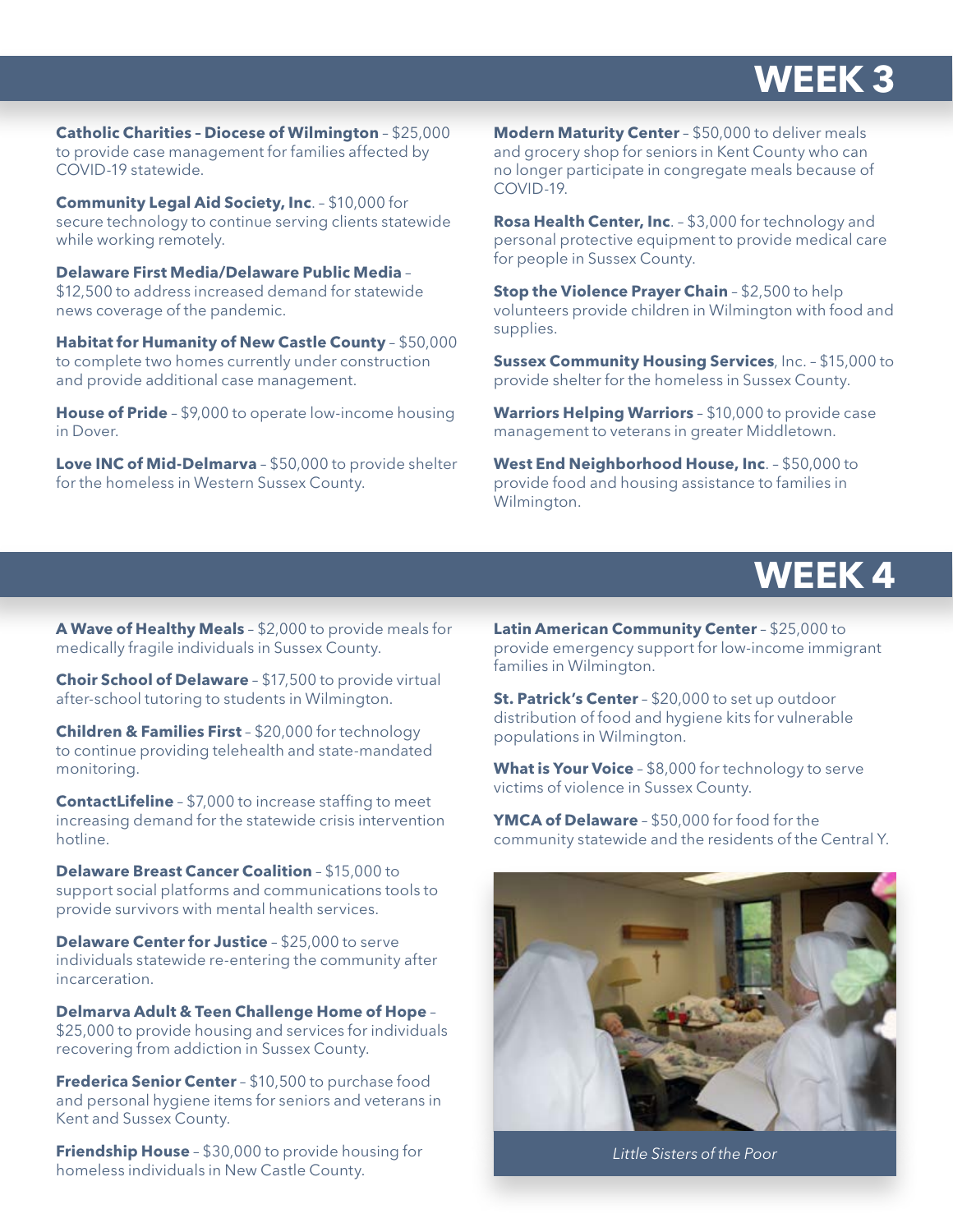### **WEEK 5**

**Arise Delaware** – \$4,300 to purchase sensory equipment to lend to families with special needs children in Kent County.

**Boys & Girls Clubs of Delaware** – \$30,000 to provide food to families in Wilmington.

**Catholic Charities – Diocese of Wilmington** – \$12,500 to provide case management for families in need statewide.

**Central Delaware Habitat for Humanity** – \$35,000 to complete construction of houses and provide mortgage relief for families in Kent County.

**Christina Cultural Arts Center** – \$15,000 to provide distance learning support for underserved families in Wilmington.

**Communities in Schools Delaware** – \$12,500 to provide technology for staff supporting underserved students statewide.

**Community Education Building** – \$5,000 to provide laundry services for low-income families in Wilmington.

**Delmarva Community Services** – \$5,700 for technology to serve residents of group homes for developmentally delayed individuals in Sussex County.

**Family Promise of Northern New Castle County** – \$25,000 for housing for homeless families.

**Ingleside Homes** – \$30,000 to pay for staff and supplies for additional cleaning and individual meal delivery to residents.

**Rehoboth Art League** – \$15,000 to help pay for staff and maintenance of facilities.

**Survivors of Abuse in Recovery (SOAR)** – \$3,000 for technology to support telehealth.

**Sussex County Habitat for Humanity** – \$40,000 to complete construction of houses and provide mortgage relief for families in Sussex County.

### **WEEK 6**

**Central Baptist Community Development Corporation** – \$9,000 to deliver fresh produce to vulnerable families in New Castle County.

**Delaware Contemporary** – \$10,000 to support virtual programming for at-risk children in New Castle County.

**Delaware Theatre Company** – \$10,000 to support staff working remotely with clients and educational programming participants.

**Down Syndrome Association of Delaware** – \$3,700 to fund virtual programming statewide.

**Elizabeth W. Murphey School** – \$15,600 to support pandemic-related precautions in housing foster children in Kent County.

**Faithful Friends Animal Society** – \$28,000 to fund Community Pet Food Banks in partnership with Delaware Humane Association and Delaware SPCA for families in need statewide.

**Harrington Senior Center** - \$4,800 for a commercial refrigerator and freezer to facilitate meal delivery to homebound seniors.

**Harry K Foundation** - \$15,000 to provide take-away meals for families at sites in Kent and Sussex County.

**Home of the Brave Foundation** - \$10,000 to provide housing for veterans in Milford.

**La Red Health Center** – \$42,000 to provide prenatal care for women in Sussex County.

**Latin American Community Center** – \$25,000 to provide families in New Castle County with emergency assistance.

**Mary Campbell Center** – \$10,000 for personal protective equipment for staff at the Wilmington home for adults with disabilities.

**Milford Housing Development Corporation** – \$10,500 for technology and supplies needed for staff to serve clients remotely in Greater Milford.

**Music School of Delaware** – \$10,000 for technology needed to provide distance learning to students throughout Delaware.

**NCALL** – \$29,000 for technology and training to enable staff to serve clients remotely in Kent County.

**Neighborhood House** – \$16,000 for case management, food and other direct support for families in Wilmington.

**Square One Delaware** - \$17,000 to provide housing for individuals recovering from addiction in Seaford.

**Wilmington Senior Center** – \$10,000 to deliver food to seniors in Wilmington.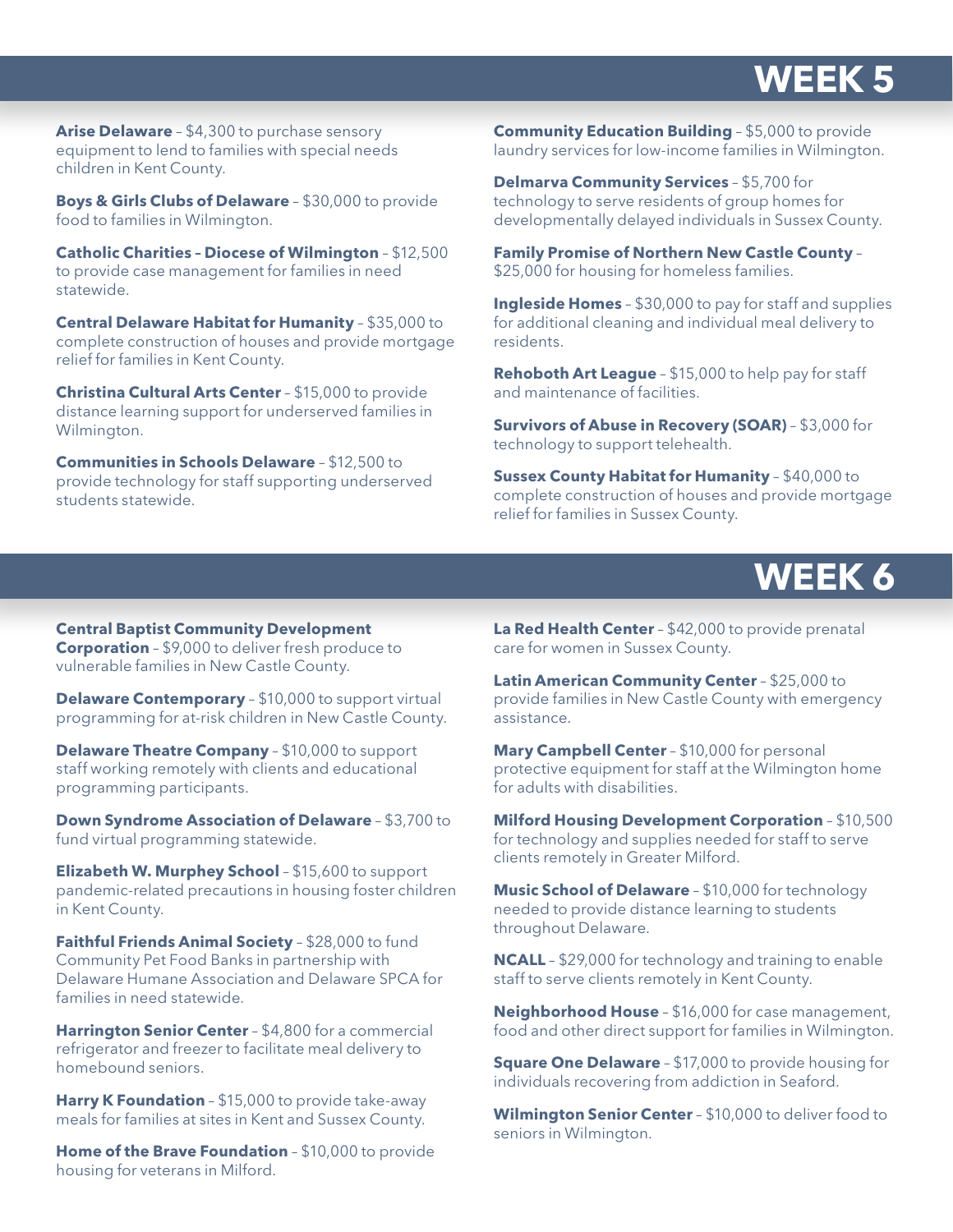### **WEEK 7**

**Community Education Building** – \$2,800 to provide food to Wilmington families in need.

**Delaware Shakespeare** - \$7,500 to provide virtual programming.

**Delaware Institute for the Arts in Education** – \$10,000 for art kits for underserved children in Wilmington.

**Delaware Museum of Natural History** – \$10,000 to provide virtual programming.

**Frederica Senior Center** – \$12,000 to deliver food to seniors in Kent County.

**Progressive Life Center** – \$15,000 for technology to facilitate communication between staff and foster children statewide.

**Blood Bank of Delmarva** – \$20,000 for lab supplies and pre-clinical testing of a COVID-19 vaccine.

**Family Counseling Center of St. Paul's** – \$21,000 for case management and mental health services statewide.

**Delaware Children's Museum** – \$25,000 for virtual programming, delivering activities and snacks to children in Wilmington, and operations.

**Southeast Rural Community Assistance Project** – \$25,000 to pump septic tanks for low-income families in Sussex County.

**Survivors of Abuse in Recovery (SOAR)** – \$30,325 to support mental health services for victims of sexual trauma statewide.

### **WEEK 8**

**Beau Biden Foundation for the Protection of Children** – \$22,000 for virtual training to protect Delaware children and keep them safe from abuse.

**Brandywine Valley SPCA** - \$10,000 to provide veterinary care for pets of families in need in Kent County.

**Choir School of Delaware** – \$20,000 for summer camp programming in Wilmington.

**Code Purple Kent County** – \$12,000 to provide shelter and food for homeless people in Kent County.

**Delaware Art Museum** - \$10,775 to provide educational art kits for children in Wilmington.

**Delaware College Scholars** – \$18,000 for technology to support high-achieving public-school students from low-income families statewide.

**Downtown Visions** – \$10,000 to provide safety services and trash removal in downtown Wilmington.

**Easterseals Delaware & Maryland's Eastern Shore, Inc.** – \$30,000 for thermal scanners for Delaware locations statewide.

**EDGE for Tomorrow** - \$9,000 for technology to provide underserved children in Edgemoor with tutoring and mentoring.

**Fellowship Health Resources Inc.** – \$6,500 for technology to provide telehealth services for individuals in recovery in Sussex County.

**Georgetown Public Library** – \$16,000 for sanitizing equipment and sneeze guards.

**Habitat for Humanity of New Castle County** – \$10,000 for technology to provide remote services and facilitate social distancing to reopen the ReStore.

**Harrington Senior Center** – \$2,500 to help them safely deliver food to seniors in Kent County.

**Latin American Community Center** – \$25,000 for emergency assistance for families in Greater Wilmington.

**Laurel Community Foundation, Inc.** – \$4,000 to provide emergency housing for homeless families in western Sussex County.

**Literacy Delaware** – \$15,567 for technology to provide virtual literacy instruction to adults statewide.

**Ministry of Caring Inc.** - \$11,000 to make capital improvements to allow for safely relaunching dental services in Wilmington.

**One Village Alliance, Inc.** - \$15,000 to provide virtual tutoring, mentoring and support to underserved children in greater Wilmington.

**Wilmington Children's Chorus** – \$13,250 to provide virtual summer programming in Wilmington.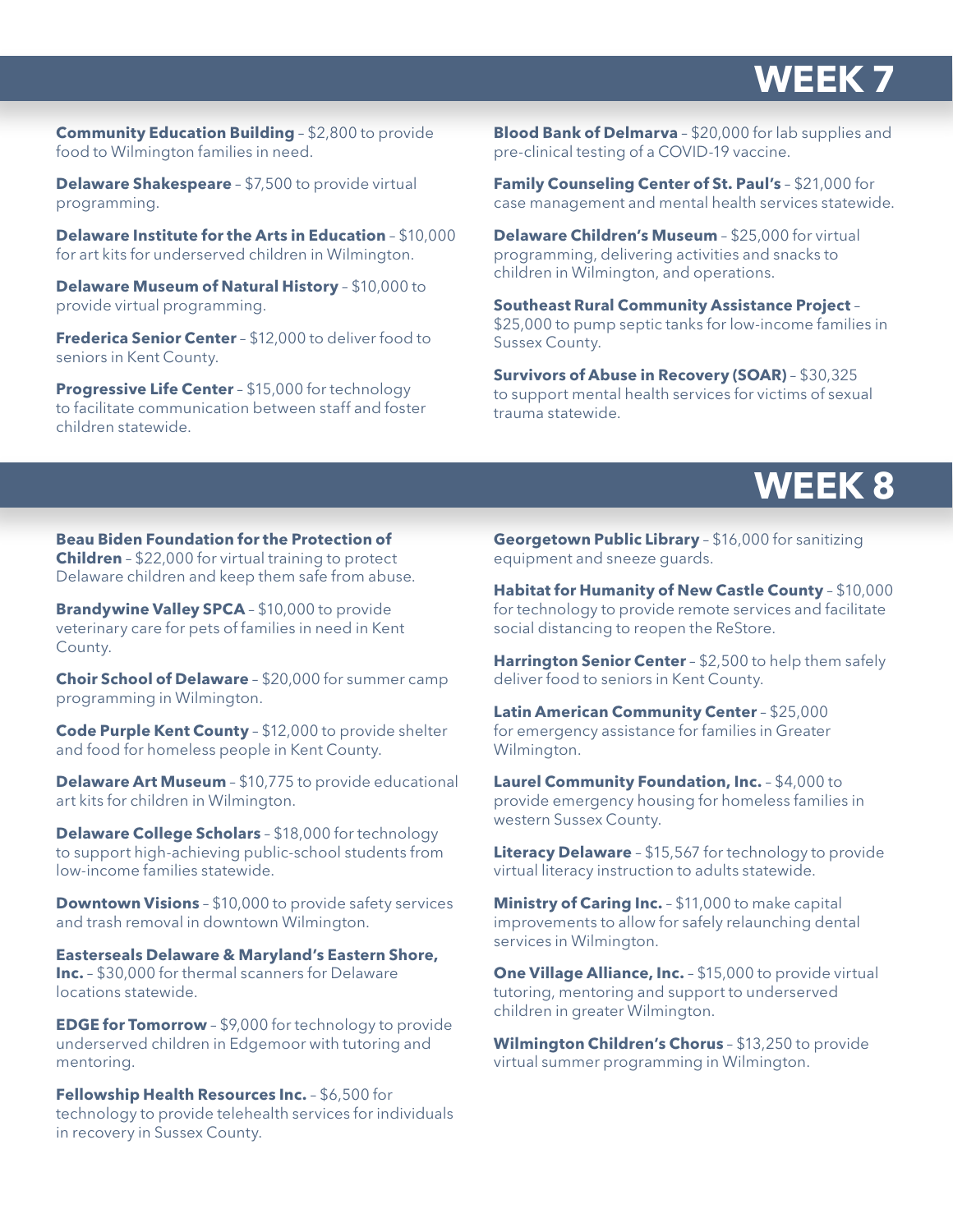## **Help Delaware Recover and Thrive**

This is the story of what our community has done so far through the Delaware COVID-19 Strategic Response Fund.

### **But this is a story that is only beginning.**

Delawareans are still suffering — in need of food, shelter, medical care and other services — and it is increasingly clear that those needs will still be felt for weeks and months to come.

This effort started as a sprint. Now, we must prepare to go the distance.

Please consider giving to the Delaware COVID-19 Strategic Response Fund at the Delaware Community Foundation at **delcf.org/covid19-fund** or using the enclosed envelope.



## **DOUBLE THE IMPACT OF YOUR GIFT**

**Through August 31, every gift will be matched by the Longwood Foundation up to \$500,000.**

### **ABOUT THE DELAWARE COVID-19 STRATEGIC RESPONSE FUND**

The Delaware COVID-19 Strategic Response Fund is part of the Delaware COVID-19 Emergency Response Initiative, a nonprofit collaborative response to the 2020 coronavirus pandemic. The Delaware Community Foundation, Delaware Alliance for Nonprofit Advancement, Philanthropy Delaware and United Way of Delaware are working together to coordinate charitable resources throughout the state, in an effort to maximize the impact of the grants and target communities with the most need. The fund already includes gifts from:

Bank of America **Barclays** Capital One CSC Crestlea Foundation Delaware Community **Foundation** 

Discover Bank DuPont Fund for Women Highmark Blue Cross Blue Shield Jessie Ball duPont Fund JPMorgan Chase

Laffey-McHugh Foundation Longwood Foundation M&T Bank New Castle County TD Bank Welfare Foundation WSFS Bank

*An additional \$132,000 has been donated by more than 250 generous individuals like you.* 

The Delaware Community Foundation has waived all administrative fees for this fund. 100% of donations go to organizations helping people in need.

**For more information, visit delcf.org/covid19-fund.**